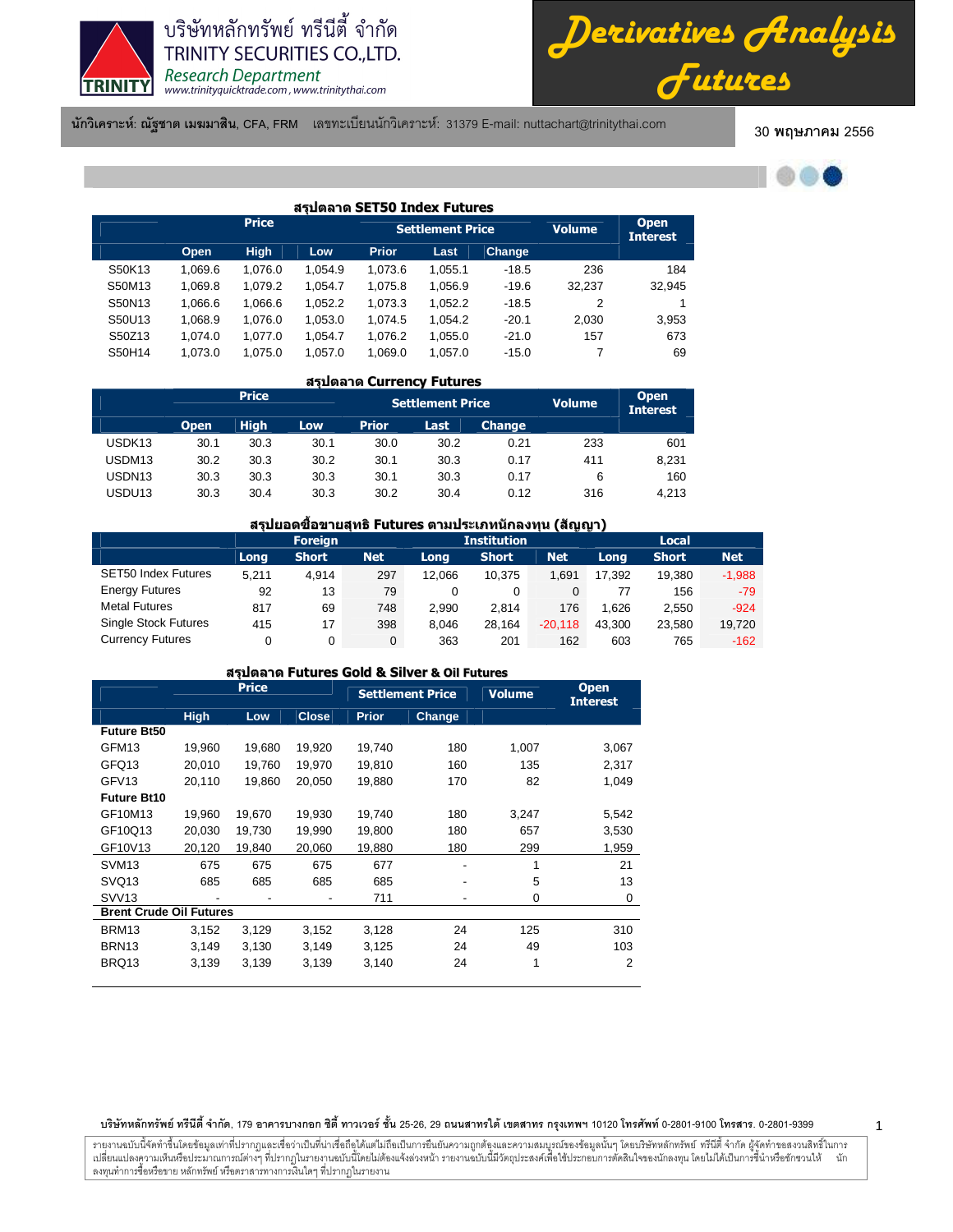

*Derivatives Analysis Futures*

| <b>SET50</b> |                   |          |       |                                    |         |        |                |                           |           |                                    |
|--------------|-------------------|----------|-------|------------------------------------|---------|--------|----------------|---------------------------|-----------|------------------------------------|
|              | <b>Expiration</b> | Days to  | Rf.   | FV of periodic Current Fair future |         |        | <b>Current</b> | <b>Premium / Discount</b> | premium / | <b>Premium / Discount</b>          |
|              | date              | maturity |       | dividend                           | spot    | price  | future price   | from fair price (pts)     |           | discount (%) from spot price (pts) |
| S50K13       | 30-May-13         |          | 2.71% | 2.2                                | 1058.59 | 1056.4 | 1055.1         | -1.3                      | $-0.1$    | $-3.5$                             |
| S50M13       | 27-Jun-13         | 28       | 2.71% | 6.7                                | 1058.59 | 1054.1 | 1056.2         | 2.1                       | 0.2       | $-2.4$                             |
| S50U13       | 27-Sep-13         | 120      | 2.71% | 15.0                               | 1058.59 | 1053.0 | 1054.4         | 1.4                       | 0.1       | $-4.2$                             |
| S50Z13       | 30-Dec-13         | 214      | 2.71% | 17.0                               | 1058.59 | 1058.6 | 1055.2         | $-3.4$                    | $-0.3$    | $-3.4$                             |

| Gold              |                   |         |                     |           |           |                            |                |                           |              |
|-------------------|-------------------|---------|---------------------|-----------|-----------|----------------------------|----------------|---------------------------|--------------|
|                   | <b>Expiration</b> | Days to | <b>Current</b>      | <b>Rf</b> |           | <b>Current Fair future</b> | <b>Current</b> | <b>Premium / Discount</b> | premium /    |
|                   | date              |         | maturity spot (USD) |           | <b>FX</b> | price                      | future price   | from fair price (Bt)      | discount (%) |
| GFM13             | 27-Jun-13         | 28      | 1.391.3             | 2.74%     | 30.168    | 19.993                     | 19.930         | -63                       | $-0.3%$      |
| GFQ13             | 29-Aug-13         | 91      | 1.391.3             | 2.76%     | 30.168    | 20.089                     | 20.020         | -69                       | $-0.3%$      |
| GFV <sub>13</sub> | 29-Oct-13         | 152     | 1.391.3             | 2.77%     | 30.168    | 20.182                     | 20.130         | $-52$                     | $-0.3%$      |

|                   | <b>Expiration</b><br>date | Days to | Current<br>maturity spot (USD) | <b>Rf</b> | FX     | <b>Current</b> Fair future<br>price | <b>Current</b><br>future price | Premium / Discount<br>from fair price (Bt) | premium /<br>discount (%) |
|-------------------|---------------------------|---------|--------------------------------|-----------|--------|-------------------------------------|--------------------------------|--------------------------------------------|---------------------------|
| SVM <sub>13</sub> | 27-Jun-13                 | 28      | 22.445                         | 2.74%     | 30.168 | 679                                 | 667                            | -12                                        | $-1.7%$                   |
| SVQ <sub>13</sub> | 29-Aug-13                 | 91      | 22.445                         | 2.76%     | 30.168 | 682                                 | 720                            | 38                                         | 5.6%                      |
| SVV <sub>13</sub> | 29-Oct-13                 | 152     | 22.445                         | 2.77%     | 30.168 | 685                                 | 730                            | 45                                         | 6.6%                      |

| <u>Brent</u>      |                   |         |                     |           |           |                            |                |                           |              |
|-------------------|-------------------|---------|---------------------|-----------|-----------|----------------------------|----------------|---------------------------|--------------|
|                   | <b>Expiration</b> | Days to | Current             | <b>Rf</b> |           | <b>Current</b> Fair future | <b>Current</b> | <b>Premium / Discount</b> | premium /    |
|                   | date              |         | maturity spot (USD) |           | <b>FX</b> | price                      | future price   | from fair price (Bt)      | discount (%) |
| BRM13             | 14-Jun-13         | 15      | 102.39              | 2.74%     | 30.168    | 3.092                      | 3.110          | 18                        | 0.6%         |
| BRN <sub>13</sub> | $15 -$ Jul-13     | 46      | 102.39              | 2.74%     | 30.168    | 3.100                      | 3.123          | 23                        | 0.8%         |
| BRQ13             | 15-Aug-13         | 77      | 102.39              | 2.76%     | 30.168    | 3.107                      | 3.155          | 48                        | 1.5%         |

# **USD**

|                    | <b>Expiration</b><br>date | maturity | Days to Current FX | <b>TH1YY</b> | US1YY | <b>Fair future</b><br>price | <b>Current</b><br>future price | Premium / Discount<br>from fair price (Bt) | premium /<br>discount (%) |
|--------------------|---------------------------|----------|--------------------|--------------|-------|-----------------------------|--------------------------------|--------------------------------------------|---------------------------|
| USDK <sub>13</sub> | 30-May-13                 |          | 30.168             | 2.74%        | 0.04% | 30.17                       | 29.24                          | $-0.93$                                    | $-3.1%$                   |
| USDM <sub>13</sub> | 30-Jun-13                 | 31       | 30.168             | 2.74%        | 0.04% | 30.24                       | 30.22                          | $-0.02$                                    | $-0.1%$                   |
| USDM <sub>13</sub> | $31 -$ Jul-13             | 62       | 30.168             | 2.76%        | 0.07% | 30.31                       | 30.28                          | $-0.03$                                    | $-0.1%$                   |

\* In computing fair future price of oil, gold, and silver we disregard storage cost & convenience yield for simplicity reason

# **Fair gold spot price**

|                |       | Gold spot (USD/oz) |        |        |        |        |        |        |        |        |        |        |  |  |  |  |
|----------------|-------|--------------------|--------|--------|--------|--------|--------|--------|--------|--------|--------|--------|--|--|--|--|
|                |       | 1.341              | 1,351  | 1,361  | 1,371  | 1,381  | 1,391  | 1,401  | 1.411  | 1,421  | 1,431  | 1,441  |  |  |  |  |
|                | 29.92 | 19.074             | 18.506 | 18,079 | 17.795 | 17,652 | 17.652 | 17.795 | 18.079 | 18,506 | 19.074 | 19,786 |  |  |  |  |
|                | 29.97 | 18.947             | 18.382 | 17.958 | 17,676 | 17,534 | 17.534 | 17.676 | 17.958 | 18,382 | 18.947 | 19,653 |  |  |  |  |
|                | 30.02 | 18.851             | 18.289 | 17,868 | 17,586 | 17,446 | 17.446 | 17.586 | 17.868 | 18,289 | 18,851 | 19,554 |  |  |  |  |
|                | 30.07 | 18.788             | 18.227 | 17,807 | 17,527 | 17,387 | 17.387 | 17.527 | 17,807 | 18,227 | 18,788 | 19,488 |  |  |  |  |
|                | 30.12 | 18.756             | 18,196 | 17,777 | 17,497 | 17,357 | 17.357 | 17,497 | 17,777 | 18,196 | 18,756 | 19,455 |  |  |  |  |
| <b>THB/USD</b> | 30.17 | 18.756             | 18.196 | 17.777 | 17.497 | 17.357 | 17.357 | 17.497 | 17.777 | 18,196 | 18.756 | 19,455 |  |  |  |  |
|                | 30.22 | 18.788             | 18,227 | 17,807 | 17,527 | 17,387 | 17,387 | 17,527 | 17,807 | 18,227 | 18,788 | 19,488 |  |  |  |  |
|                | 30.27 | 18.851             | 18.289 | 17,868 | 17,586 | 17,446 | 17.446 | 17.586 | 17.868 | 18,289 | 18,851 | 19,554 |  |  |  |  |
|                | 30.32 | 18.947             | 18,382 | 17,958 | 17,676 | 17,534 | 17.534 | 17.676 | 17.958 | 18.382 | 18.947 | 19,653 |  |  |  |  |
|                | 30.37 | 19.074             | 18.506 | 18.079 | 17,795 | 17,652 | 17.652 | 17.795 | 18.079 | 18.506 | 19.074 | 19,786 |  |  |  |  |
|                | 30.42 | 19.234             | 18.660 | 18.230 | 17.943 | 17,800 | 17.800 | 17.943 | 18.230 | 18.660 | 19.234 | 19,951 |  |  |  |  |

บริษัทหลักทรัพย์ ทรีนีตี้ จำกัด, 179 อาคารบางกอก ซิตี้ ทาวเวอร์ ชั้น 25-26, 29 ถนนสาทรได้ เขตสาร กรุงเทพฯ 10120 โทรศัพท์ 0-2801-9399 คำสาร. 0-2801-9399

รายงานฉบับนี้จัดทำขึ้นโดยข้อมูลเท่าที่ปรากฏและเชื่อว่าเป็นที่น่าขึ้นต้อมก็การบันความถูกต้องและความสมบูรณ์ของข้อมูลนั้นๆ โดยบริษัทหลักทรัพย์ ทรีนี้ตี้ จำกัด ผู้จัดทำขอสงวนสิทธิ์ในการ í เปลี่ยนแปลงความเห็นหรือประมาณการณ์ต่างๆ ที่ปรากฏในรายงานฉบันนี้ต้องแจ้งล่วงหน้า รายงานฉบับนี้มีจักตรีในโจรตัดอนได้แปรตั้งในการขึ้นำหรือชักชวนให้ นัก ลงทุนทำการซื้อหรือขาย หลักทรัพย์ หรือตราสารทางการเงินใดๆ ที่ปรากฏในรายงาน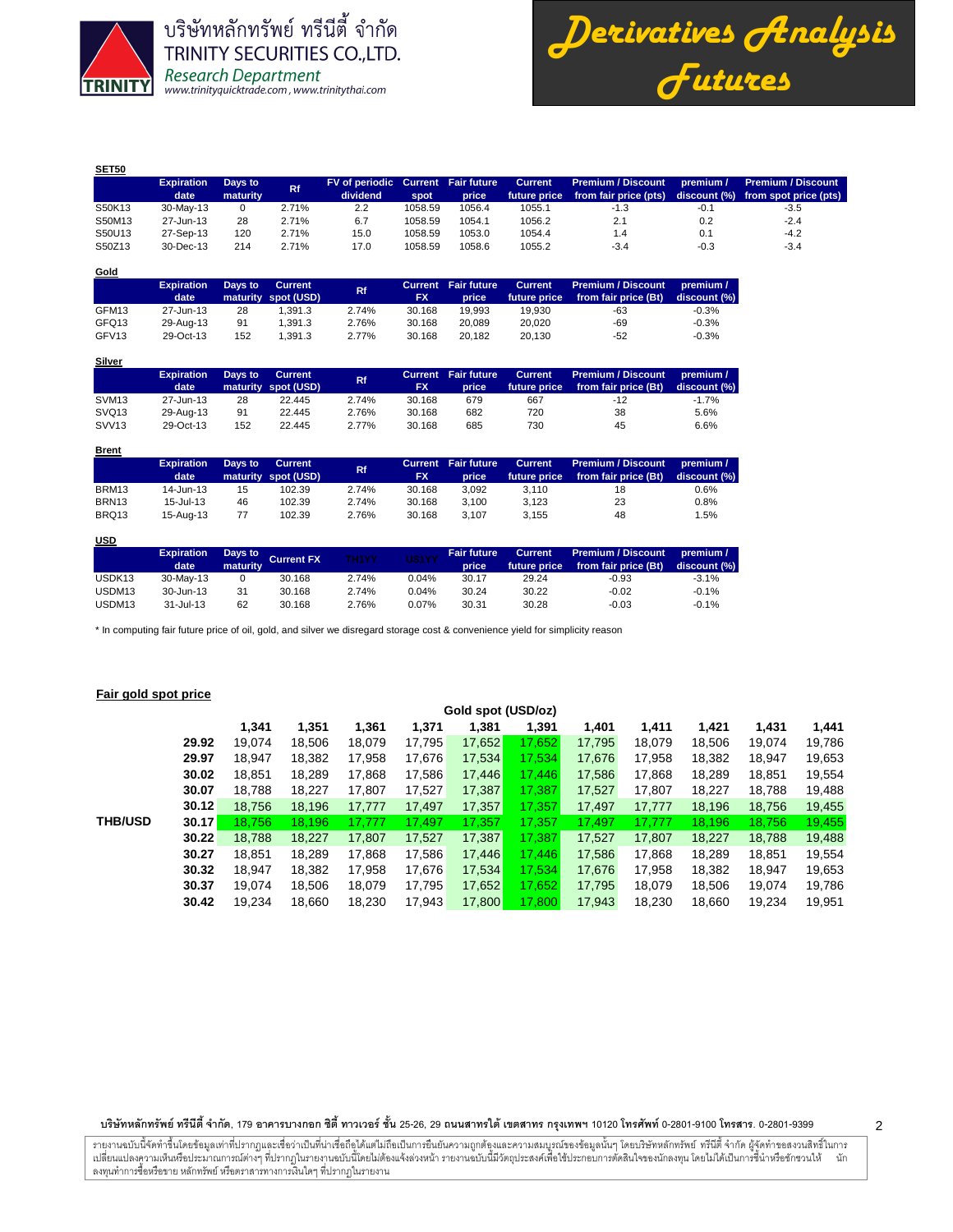



## **Fair silver spot price**

|                |       | Silver spot (USD/oz) |      |      |      |      |      |      |      |      |      |      |  |  |  |
|----------------|-------|----------------------|------|------|------|------|------|------|------|------|------|------|--|--|--|
|                |       | 19.9                 | 20.4 | 20.9 | 21.4 | 21.9 | 22.4 | 22.9 | 23.4 | 23.9 | 24.4 | 24.9 |  |  |  |
|                | 29.92 | 597                  | 537  | 492  | 462  | 447  | 447  | 462  | 492  | 537  | 597  | 672  |  |  |  |
|                | 29.97 | 598                  | 538  | 493  | 463  | 448  | 448  | 463  | 493  | 538  | 598  | 673  |  |  |  |
|                | 30.02 | 599                  | 539  | 494  | 464  | 449  | 449  | 464  | 494  | 539  | 599  | 674  |  |  |  |
|                | 30.07 | 600                  | 540  | 494  | 464  | 449  | 449  | 464  | 494  | 540  | 600  | 675  |  |  |  |
|                | 30.12 | 601                  | 540  | 495  | 465  | 450  | 450  | 465  | 495  | 540  | 601  | 676  |  |  |  |
| <b>THB/USD</b> | 30.17 | 602                  | 541  | 496  | 466  | 451  | 451  | 466  | 496  | 541  | 602  | 677  |  |  |  |
|                | 30.22 | 603                  | 542  | 497  | 467  | 452  | 452  | 467  | 497  | 542  | 603  | 678  |  |  |  |
|                | 30.27 | 604                  | 543  | 498  | 467  | 452  | 452  | 467  | 498  | 543  | 604  | 679  |  |  |  |
|                | 30.32 | 605                  | 544  | 499  | 468  | 453  | 453  | 468  | 499  | 544  | 605  | 680  |  |  |  |
|                | 30.37 | 606                  | 545  | 499  | 469  | 454  | 454  | 469  | 499  | 545  | 606  | 682  |  |  |  |
|                | 30.42 | 607                  | 546  | 500  | 470  | 455  | 455  | 470  | 500  | 546  | 607  | 683  |  |  |  |

## **Fair Brent spot price**

|                |       | <b>Brent spot (USD/bbl)</b> |       |       |       |       |       |       |       |       |       |       |
|----------------|-------|-----------------------------|-------|-------|-------|-------|-------|-------|-------|-------|-------|-------|
|                |       | 92                          | 94    | 96    | 98    | 100   | 102   | 104   | 106   | 108   | 110   | 112   |
|                | 29.92 | 2,764                       | 2,525 | 2,345 | 2,226 | 2,166 | 2,166 | 2,226 | 2,345 | 2,525 | 2,764 | 3,063 |
|                | 29.97 | 2,769                       | 2,529 | 2,349 | 2,229 | 2,169 | 2,169 | 2,229 | 2,349 | 2,529 | 2,769 | 3,068 |
|                | 30.02 | 2,773                       | 2,533 | 2,353 | 2,233 | 2,173 | 2,173 | 2,233 | 2,353 | 2,533 | 2,773 | 3,074 |
| <b>THB/USD</b> | 30.07 | 2,778                       | 2,537 | 2,357 | 2,237 | 2,177 | 2,177 | 2,237 | 2,357 | 2,537 | 2,778 | 3,079 |
|                | 30.12 | 2,783                       | 2,542 | 2,361 | 2,240 | 2,180 | 2,180 | 2,240 | 2,361 | 2,542 | 2,783 | 3,084 |
|                | 30.17 | 2.787                       | 2,546 | 2,365 | 2,244 | 2,184 | 2.184 | 2.244 | 2,365 | 2,546 | 2,787 | 3,089 |
|                | 30.22 | 2,792                       | 2,550 | 2,369 | 2,248 | 2,187 | 2,187 | 2,248 | 2,369 | 2,550 | 2,792 | 3,094 |
|                | 30.27 | 2,796                       | 2,554 | 2,373 | 2,252 | 2,191 | 2,191 | 2,252 | 2,373 | 2,554 | 2,796 | 3,099 |
|                | 30.32 | 2.801                       | 2,559 | 2,377 | 2,255 | 2,195 | 2.195 | 2,255 | 2,377 | 2,559 | 2,801 | 3,104 |
|                | 30.37 | 2,806                       | 2,563 | 2,381 | 2,259 | 2,198 | 2.198 | 2,259 | 2,381 | 2,563 | 2,806 | 3,109 |
|                | 30.42 | 2,810                       | 2,567 | 2,384 | 2,263 | 2,202 | 2,202 | 2,263 | 2.384 | 2,567 | 2,810 | 3,114 |

| วันที่     | ้ เหตุการณ์                                                   |
|------------|---------------------------------------------------------------|
| 29 พฤษภาคม | เยอรมนี - Unemployment Rate May 6.9% / Apr 6.9%               |
| 29 พฤษภาคม | เยอรมนี - CPI Mayp 0.4% /Aprf -0.5%                           |
| 29 พฤษภาคม | อังกฤษ - CBI Distributive Trades May -11 / Apr -1             |
| 30 พฤษภาคม | ยุโรป - EC Economic Sentiment May / Apr 88.6                  |
| 30 พฤษภาคม | สหรัฐฯ - GDP Q1:13 consensus 2.5% / Prior 2.5%                |
| 30 พฤษภาคม | สหรัฐฯ - New Claims wk5/25 consensus 340 K / Prior 340 K      |
| 30 พฤษภาคม | สหรัฐฯ - Pending Home Sales Apr consensus 1.4% / Mar 1.5%     |
| 30 พฤษภาคม | ญี่ปุ่น - CPI Apr consensus -0.4% / Mar 0.2%                  |
| 30 พฤษภาคม | ญี่ปุ่น - Household Spending Apr consensus 2.9% / Mar 5.2%    |
| 30 พฤษภาคม | ญี่ปุ่น - Unemployment Rate Apr consensus 4.1% / Mar 4.1%     |
| 30 พฤษภาคม | ญี่ปุ่น - Industrial Production Apr consensus 0.6% / Mar 0.2% |
| 31 พฤษภาคม | เยอรมนี - Retail Sales Apr / Mar -0.3%                        |
| 31 พฤษภาคม | ฝรั่งเศส - Consumer Mfgd Goods Consumption Apr / Mar 1.2%     |
| 31 พฤษภาคม | ฝรั่งเศส - PPI Apr / Mar 0.0%                                 |
| 31 พฤษภาคม | ยุโรป – HICP Flash May / Apr 1.2%                             |
| 31 พฤษภาคม | ยุโรป - Unemployment Rate Apr / Mar 12.1%                     |
| 31 พฤษภาคม | สหรัฐฯ - Personal Income Apr consensus 0.1% / Mar 0.2%        |

#### บริษัทหลักทรัพย์ ทรีนีตี้ จำกัด, 179 อาคารบางกอก ซิตี้ ทาวเวอร์ ชั้น 25-26, 29 ถนนสาทรได้ เขตสาร กรุงเทพฯ 10120 โทรศัพท์ 0-2801-9399 คำสาร. 0-2801-9399

รายงานฉบับนี้จัดทำขึ้นโดยข้อมูลเท่าที่ปรากฏและเชื่อว่าเป็นที่น่าขึ้นต้อมก็การบันความถูกต้องและความสมบูรณ์ของข้อมูลนั้นๆ โดยบริษัทหลักทรัพย์ ทรีนี้ตี้ จำกัด ผู้จัดทำขอสงวนสิทธิ์ในการ í เปลี่ยนแปลงความเห็นหรือประมาณการณ์ต่างๆ ที่ปรากฏในรายงานฉบันนี้ต้องแจ้งล่วงหน้า รายงานฉบับนี้มีจักตรีในโจรตัดอนได้แปรตั้งในการขึ้นำหรือชักชวนให้ นัก ลงทุนทำการซื้อหรือขาย หลักทรัพย์ หรือตราสารทางการเงินใดๆ ที่ปรากฏในรายงาน